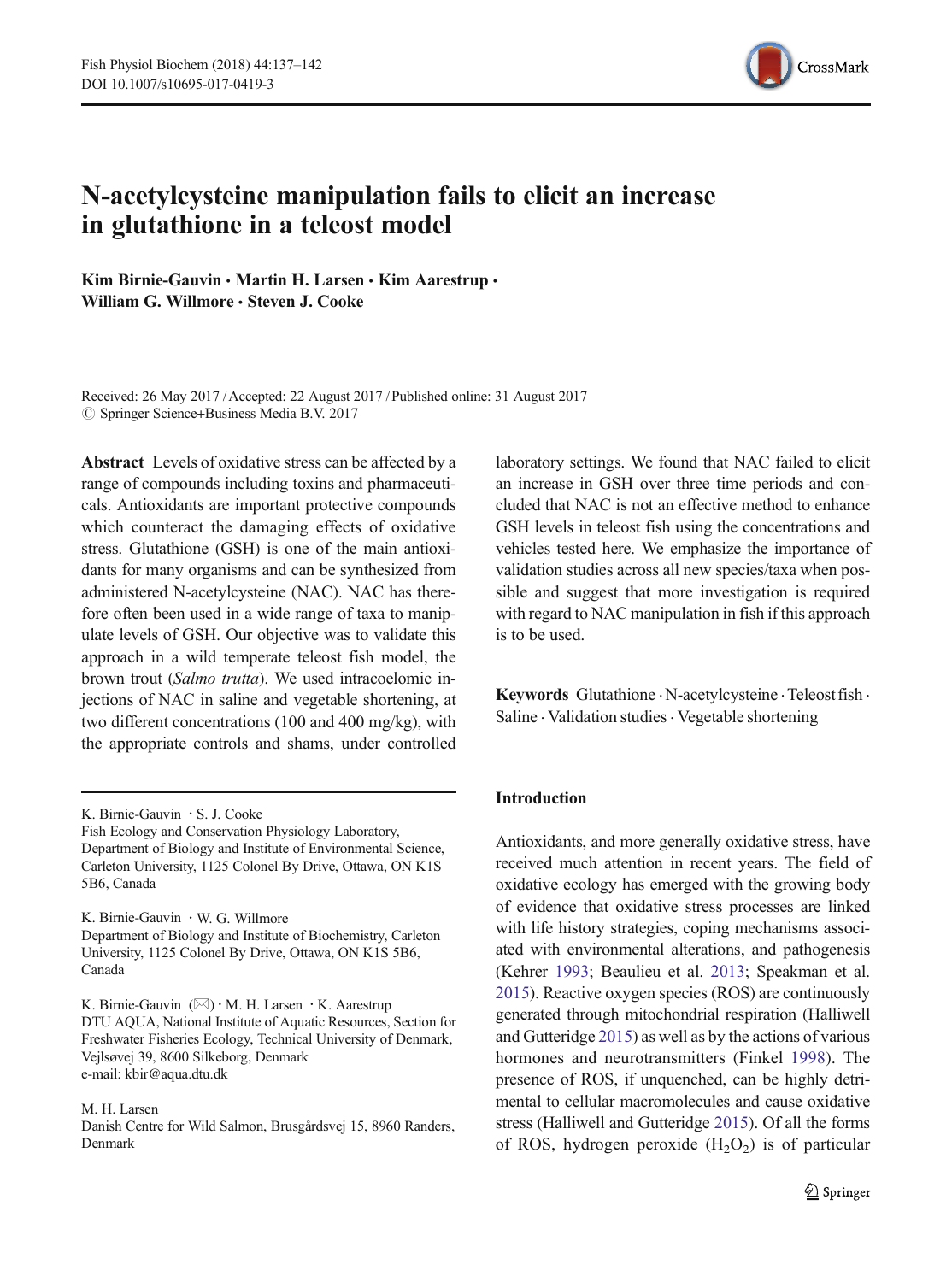interest as it is one of the most stable and long-lived ROS (Kress et al. [1995](#page-4-0)).

N-acetylcysteine (NAC) is a known thiolic antioxidant, and is a precursor to glutathione synthesis as it provides cysteine groups for  $\gamma$ -glutamylcysteine synthetase, an essential enzyme required for the generation of glutathione (Pena-Llopis et al. [2003](#page-4-0); Gutiérrez-Praena et al. [2012\)](#page-4-0). NAC also protects against cellular damage through its direct reaction with ROS and cannot be obtained from diet (Aruoma et al. [1989](#page-4-0)). NAC manipulation has been used in a wide range of taxa (mammals (Reid et al. [1994](#page-4-0); Tomkiewicz et al. [1994](#page-4-0)); amphibians (Giniatullin and Giniatullin [2003\)](#page-4-0); birds (Valvidia et al. [2001](#page-5-0))) in an attempt to manipulate glutathione levels. All studies dedicated to NAC manipulation in fish thus far have focused on the investigation of its protective effects against pesticides and pathogens under controlled laboratory conditions (e.g., Pena-Llopis et al. [2003;](#page-4-0) Sevgiler et al. [2007;](#page-4-0) Puerto et al. [2009;](#page-4-0) Üner et al. [2009;](#page-5-0) Gutiérrez-Praena et al. [2012](#page-4-0)), but none have documented its potential effects on wild populations. Moreover, to our knowledge, no studies have tested vegetable shortening as a carrier. Vegetable shortening is commonly used when manipulating wild fish from temperate regions (such as the brown trout) because the vehicle will solidify and hence prolong the effects of the injected substance.

Given that studies in the wild involving NAC manipulation have yet to be performed, our aim was to determine the best method to administer NAC in a wild population of brown trout under a highly controlled laboratory setting in an attempt to induce an increase in glutathione. Our goal was to bring a more experimental approach to a body of literature that is dominated by correlations (i.e., this approach would provide us with a way of manipulating antioxidants in wild fish, which may help us understand the role of oxidative stress processes in an ecological context). We tested saline and vegetable shortening as vehicles for intracoelomic NAC injections. We hypothesized that saline injections containing NAC would be more readily absorbed given that NAC is highly soluble in water, and therefore predicted that glutathione (GSH) would become elevated more quickly than in the vegetable shortening-treated fish. Furthermore, we predicted that the increase in GSH using saline would be short-lived, given that NAC will be absorbed more rapidly than with the vegetable shortening. We also hypothesized that vegetable shortening injections containing NAC would take longer to be absorbed given that vegetable shortening solidifies after the injection, and thus predicted that elevated GSH may take longer to appear, but that its presence will be longlasting in comparison to saline-injected fish.

#### Material and methods

On July 1, 2016, wild juvenile brown trout  $(n = 240)$ were captured from the Kastbjerg stream, Jutland, Denmark, using backpack electrofishing (Scubla ELT 60 II GI; 300 V). Fish were transported to the laboratory facilities in a 100-L tank of fresh oxygenated stream water and were randomly attributed to one of three identical 4000-L tanks ( $n = 80$  per tank). The tanks had a constant circulating flow of fresh oxygenated water, held at a constant temperature of  $13.5 \pm 0.4$  °C (average temperature in the wild typically fluctuates between 10 and 15 °C during the summer). All fish were kept at a 17:7 light to dark photoperiod (representative of daylight in Denmark during the summer months) and fed daily with mosquito larvae, starting 1 day after the manipulation.

Fish were left to acclimate for 24 h, prior to manipulation. Fish were anesthetized using a solution of benzocaine (0.03-g  $l^{-1}$  ethyl-*p*-aminobenzoate; Sigma) in water, then weighed  $(\pm 0.01 \text{ g})$ , measured for total length (± 0.1 cm), and tagged using a 12-mm PIT tag (Texas Instruments, RI-TRP-RRHP, 134 Hz, 0.01-g mass in air, Plano, Texas, USA). Fish were randomly assigned to one of seven treatment groups: (1) control, (2) shamsaline, (3) sham-shortening, (4) 100-mg/kg NAC in saline (sal-low), (5) 100-mg/kg NAC in vegetable shortening (veg-low), (6) 400-mg/kg NAC in saline (salhigh), and (7) 400-mg/kg NAC in vegetable shortening (veg-high), each group containing 30 fish (10 fish from each tank). In addition, some fish were simply left in the tank (i.e., totally undisturbed), and remained untouched until sampling (i.e., not tagged, weighed, or measured) so as to detect tagging effects if necessary, despite evidence that tagging has minimal impacts on salmonids (Larsen et al. [2013\)](#page-4-0). Control fish were recovered in a 60- L tank of fresh water following tagging. NAC-treated fish received an intracoelomic injection of a suspension of physiological saline (0.59% NaCl in pure water) or vegetable shortening (100% vegetable shortening, Crisco, OH, USA) mixed with N-acetylcysteine (NAC; Sigma-Aldrich, St. Louis, MO, USA, Product A7250) using a dosage of 0.01-mL vehicle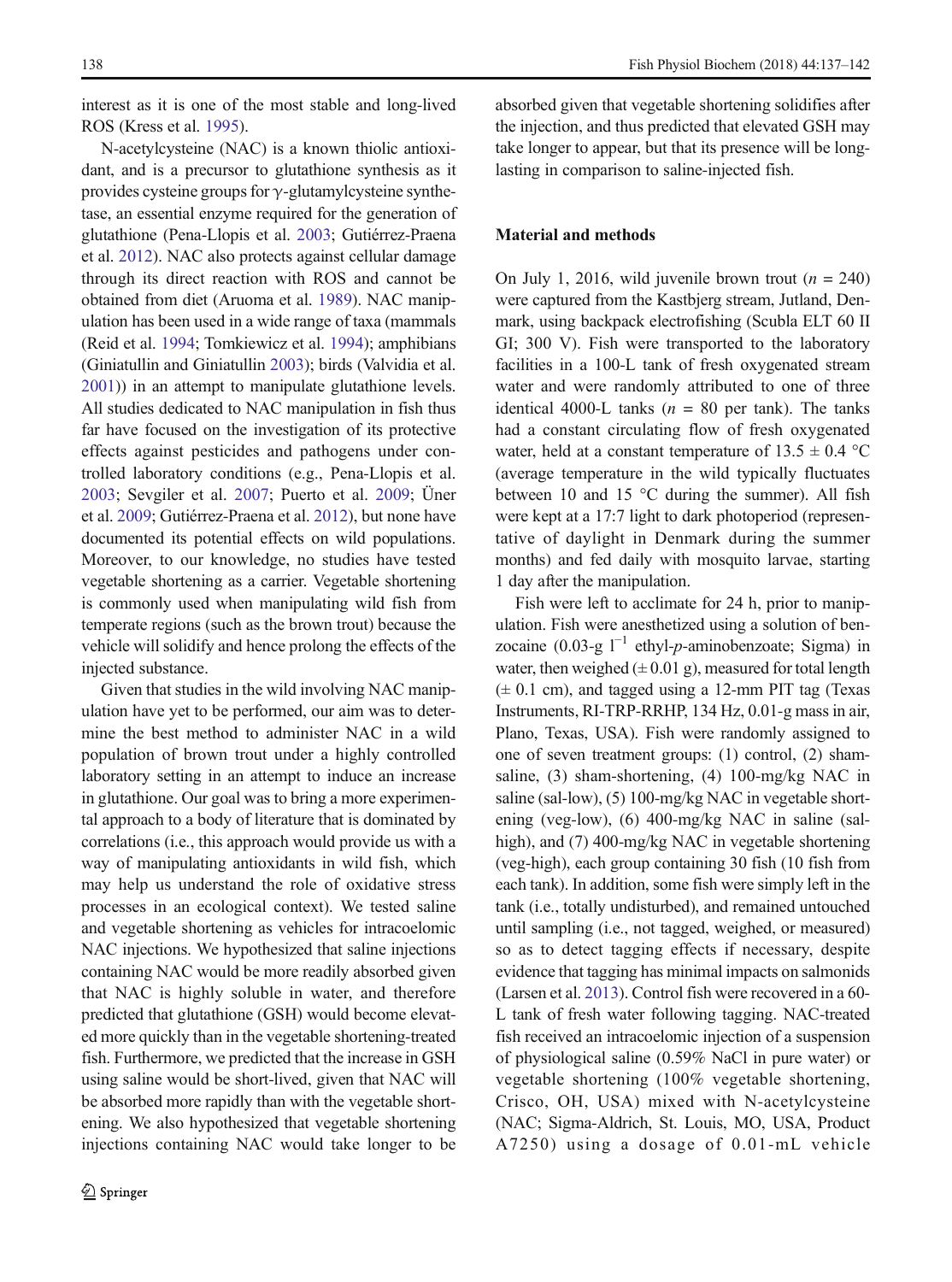(concentration of 0.01-g or 0.04 NAC per mL) per 1 g of fish (equivalent to 100 or 400 mg  $kg^{-1}$ , respectively). Sham fish were injected with only 0.01-mL  $g^{-1}$  saline or vegetable shortening. NAC-treated fish were recovered separately from control and sham fish to prevent crosstreatment contamination of NAC. Once recovered, all fish were returned to the tank.

After 3 days, all fish from tank 1 (10 fish from each treatment group) were anesthetized and weighed as per the above description. Fish were sampled for blood (0.1 ml) from the caudal vasculature using a 25-gauge heparinized needle. Fish were then immediately euthanized using a lethal percussion. All samples were immediately flash-frozen with liquid nitrogen, and then stored at  $-80$  °C until analyzed. The same sampling technique was used at 6 and 9 days post-treatment using fish from tank 2 and 3, respectively. This method was used to avoid disturbing fish until sampling. These standardized techniques were approved by the Danish Animal Experiments Inspectorate (License number: 2013-15-2934-00808).

Glutathione (GSH) was measured in red blood cells (RBCs) samples using a glutathione assay as described in Birnie-Gauvin et al. ([2017](#page-4-0)). This assay measures total glutathione (TGSH) and oxidized glutathione (GSSG). The concentration of reduced glutathione (GSH), the antioxidant, can then be derived from these values. Final values of GSH were reported in micrometer.

Statistical analyses were conducted using JMP v12.0.1 (SAS Institute Inc., Buckinghamshire, UK). A two-way ANOVA followed by a Tukey post hoc was used to evaluate differences in mass changes among the seven treatment groups, as well as differences in glutathione concentration.

### Results

Fish initially weighed between 22.8 and 28.0 g. Fish in each treatment and day did not differ in condition initially ( $F_{6,179} = 0.94$ ,  $p = 0.47$ ). An interaction between treatment and day was detected for change in mass  $(F_{12,179} = 2.12, p = 0.0178,$  $(F_{12,179} = 2.12, p = 0.0178,$  $(F_{12,179} = 2.12, p = 0.0178,$  Table 1) such that sal-high fish gained the most mass on day 3. Generally, fish progressively decreased in mass over the course of the study. Time had a significant effect on glutathione concentration, such that day 6 had significantly elevated glutathione in comparison to days 3 and 9  $(F_{2,206} = 20.01, p < 0.0001, Fig. 1)$  $(F_{2,206} = 20.01, p < 0.0001, Fig. 1)$ . This elevation was observed in all groups including the control fish and the shams. On day 5 of the study, 6 and 3 fish, from tanks 2 and 3, respectively, were found dead. These fish all belonged to the sal-high treatment group. Additionally, one fish from the veg-low group was found dead in tank 3 as a result of jumping out of the tank. No other mortality occurred and at sampling, all fish were vigorous.

### **Discussion**

The objective of our study was to validate the use of Nacetylcysteine (NAC) as a method to increase glutathione (GSH) in a teleost model, the brown trout. Based on the literature, we anticipated that we would see an increase in GSH with NAC injections. However, our results fail to demonstrate that NAC elicited such a response, given that no differences were observed among treatments. These findings pose a set of important concerns with regard to the use of NAC in teleost fish.

While a number of studies have claimed the protective effects of NAC against oxidative stress processes via an increase in glutathione synthesis (Pena-Llopis et al. [2003](#page-4-0); Gutiérrez-Praena et al. [2012\)](#page-4-0), none that we know of have properly validated this in fish. A common caveat to these types of experimental studies is in fact the lack of appropriate controls, shams, or validations (Cooke et al. [2017](#page-4-0)). In the majority of studies currently in the literature, either shams or controls are missing, making it rather difficult to interpret results and draw conclusions. Many of the studies investigating the protective effects of NAC have been performed on human patients with various illnesses (e.g., Horowitz et al. [1988](#page-4-0); Prescott et al. [1989\)](#page-4-0) or other mammalian models such as the rat (e.g., Moussawi et al. [2009](#page-4-0)). It is therefore possible that the physiological mechanisms by which NAC acts in mammals differ from those in fish. Alternatively, it is possible that the effects of NAC take longer to appear in tissues in wild brown trout given that antioxidant capacity and glutathione concentrations are already high (Birnie-Gauvin et al. [2017\)](#page-4-0). No differences were observed in the control, shams, and untagged fish, when compared to treated fish, suggesting that NAC injections had no effect on GSH at all. Additionally, the increase in GSH observed in all groups at day 6 is likely not the result of the NAC injections themselves, given that control, shams, and untagged fish showed the same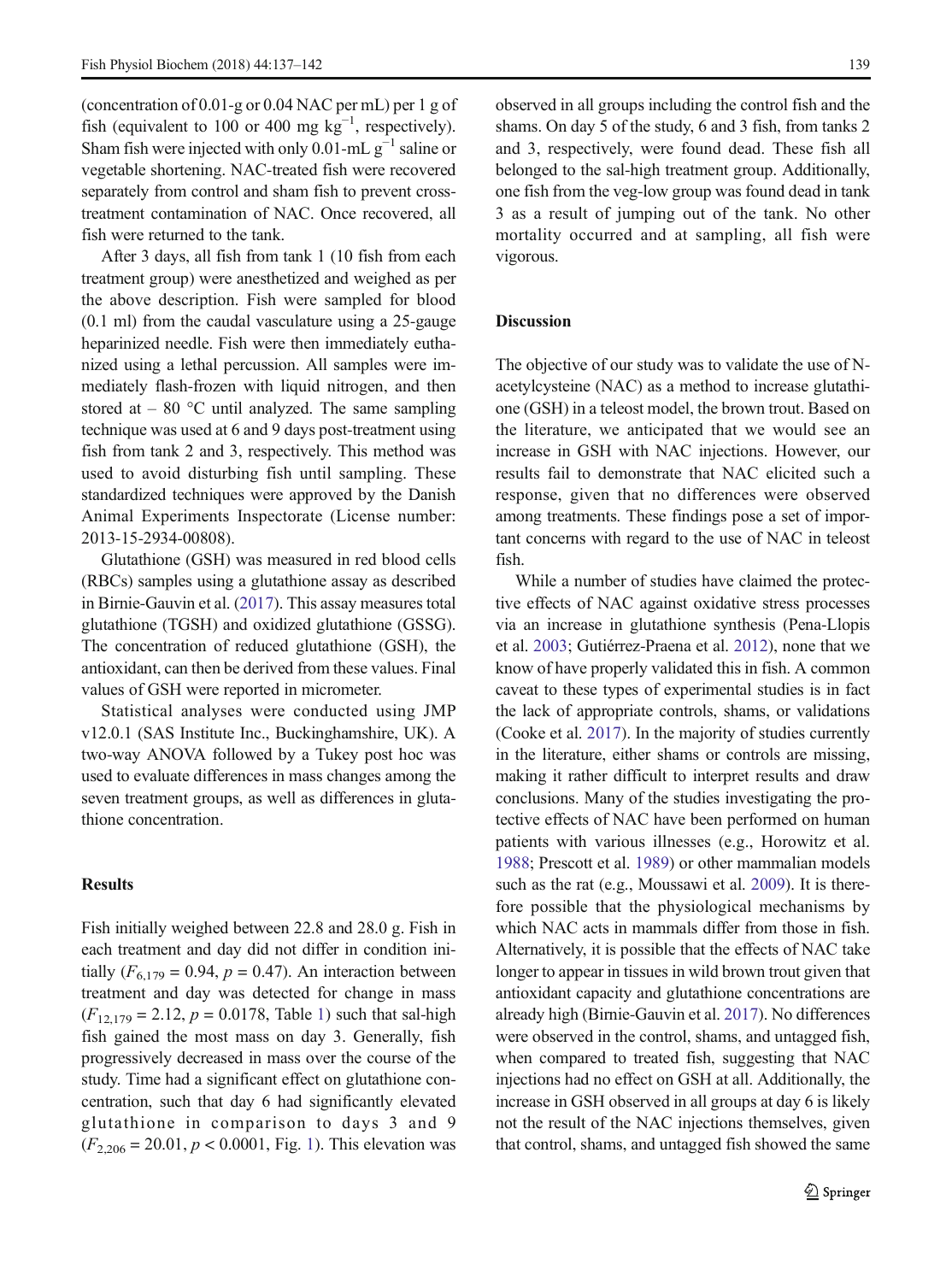<span id="page-3-0"></span>Table 1 Change in mass of treated brown trout. Average change in mass (g) for each treatment groups, across sampling days (±SEM). Sample sizes are shown in parentheses. Treatment and

day had significant effects on changes in mass (Tukey post hoc,  $p < 0.001$ ). Asterisk represents significant difference from control of the same day

| Treatment | Sampling day                      |                       |                       |
|-----------|-----------------------------------|-----------------------|-----------------------|
|           | 3                                 | 6                     | 9                     |
| Control   | $-0.38 \pm 0.18$ (10)             | $-0.92 \pm 0.20$ (10) | $-0.83 \pm 0.21$ (10) |
| Veg       | $0.16 \pm 0.14(10)$               | $-0.25 \pm 0.22$ (10) | $-0.89 \pm 0.19(10)$  |
| Veg-low   | $0.22 \pm 0.29$ (10)              | $-0.36 \pm 0.17(10)$  | $-1.13 \pm 0.26$ (9)  |
| Veg-high  | $0.18 \pm 0.20$ (10)              | $-0.55 \pm 0.27(10)$  | $-1.02 \pm 0.30$ (10) |
| Sal       | $-0.28 \pm 0.21$ (10)             | $-0.97 \pm 0.23$ (10) | $-1.56 \pm 0.27(10)$  |
| Sal-low   | $-0.33 \pm 0.17(10)$              | $-1.04 \pm 0.25$ (10) | $-1.16 \pm 0.17(10)$  |
| Sal-high  | $1.54 \pm 0.23$ (10) <sup>*</sup> | $0.10 \pm 0.21$ (4)   | $-1.01 \pm 0.28(7)$   |

increase. It is also highly unlikely that laboratory conditions caused the observed day 6 increase, given that temperature, lighting, flow, and overall fish conditions were monitored at least four times a day.

Though NAC injections failed to increase GSH, a number of fish from the sal-high group were found dead on day 6 (from both the day 6 and day 9 tanks), suggesting that high concentrations of NAC absorbed at a rapid rate may have lethal impacts in fish. Similar results were found in a study on rats where low doses of NAC had protective effects against lipopolysaccharide toxicity, but high doses had the opposite effect and even increased mortality (Sprong et al. [1998](#page-4-0)). While it is possible that keeping wild fish in captivity has caused unknown physiological alterations where glutathione synthesis could be affected, previous studies have demonstrated that after 24 h in captivity, wild salmonids are typically calm with normal baseline levels of cortisol in

treated brown trout. Glutathione concentration  $(\mu M) \pm$  SEM, across treatments and days. Time had a significant effect at day 6 on all treatments (Tukey post hoc,  $p < 0.0001$ )

comparison to captive-bred counterparts (e.g., Lepage et al. [2000;](#page-4-0) Patterson et al. [2004;](#page-4-0) Portz et al. [2006\)](#page-4-0). Alternatively, GSH may have increased prior to the first sampling period at 3 days. Pena-Llopis et al. [\(2003](#page-4-0)) detected an increase in GSH as early 12 h postinjection with saline, though only sham fish were used in this study (no controls), making it difficult to properly interpret the results. Another alternative hypothesis as to why GSH increased in all treatments on day 6 is coincidental fluctuations in normal GSH levels. Further investigation is required to better understand natural patterns of GSH as well as the mechanistic basis for NAC in fish.

Validation studies, such as the present one, are crucial components of proper experimental science. We therefore urge other groups to take a similar approach to test the fundamental concepts applied to their study, and for each new species, when possible. We conclude that

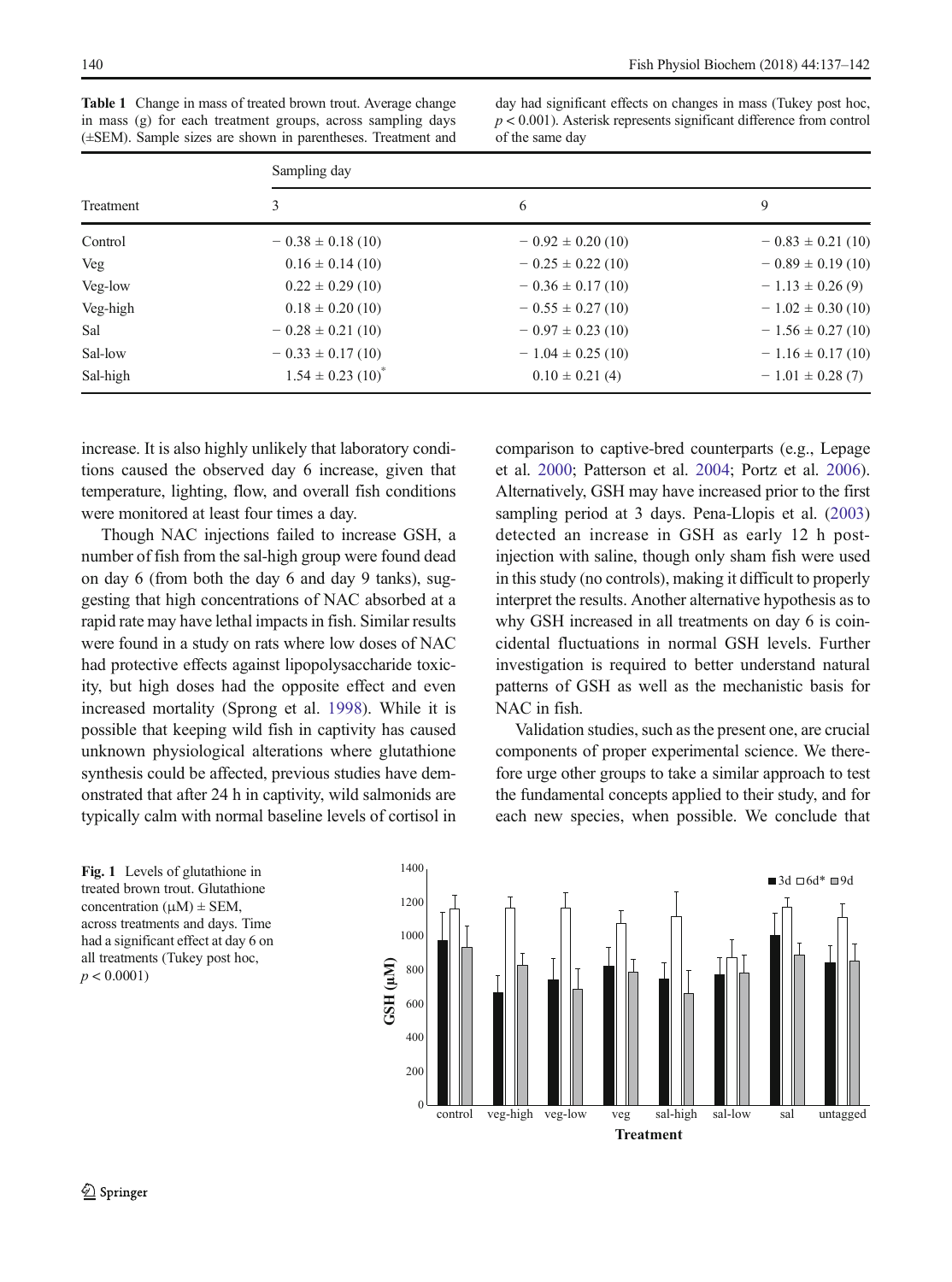<span id="page-4-0"></span>further studies are required to investigate whether NAC injection is an adequate method to manipulate glutathione levels in teleost fish. We acknowledge that other vehicles or concentrations could have yielded different findings, but the ones used here are common carriers for other taxa. It may be worthwhile to explore other manipulation methods such of those that involve dietary manipulation (e.g., NAC infused in food items) or use of mini-osmotic pumps. Clearly, additional detailed validation work is needed before NAC is used to manipulate oxidative status in wild fish. Given the interest in bringing a more experimental approach to oxidative ecology, such validations are pressing. Until then, we caution against using NAC to manipulate oxidative status in teleosts.

Acknowledgments W.G.W. and S.J.C. are supported by NSERC Discovery Grants. S.J.C. is supported by the Canada Research Chairs Program. We would like to thank Andreas Svarer for his help in the field, as well as Anders Koed and Henrik Baktoft for their help in setting up the laboratory experiments.

#### References

- Aruoma OI, Halliwell B, Hoey BM, Butler J (1989) The antioxidant action of N-acetylcysteine: its reaction with hydrogen peroxide, hydroxyl radical, superoxide, and hypochlorous acid. Free Rad Biol Med 6:593–597
- Beaulieu M, Thierry AM, González-Acuña D, Polito MJ (2013) Integrating oxidative ecology into conservation ecology. Cons Physiol 1:cot004
- Birnie-Gauvin K, Peiman KS, Larsen MH, Baktoft H, Aarestrup K, Willmore WG, Cooke SJ (2017) Short-term and long-term effects of exogenous cortisol manipulation on oxidative stress in juvenile brown trout. J Exp Biol 220:1693–1700
- Cooke SJ, Birnie-Gauvin K, Lennox RJ, Taylor JJ, Rytwinski T, Rummer JL, Franklin CE, Bennett JR, Haddaway NR (2017) How experimental biology and ecology can support evidence-based decision-making in conservation: avoiding pitfalls and enabling application. Cons Physiol 5:cox043
- Finkel T (1998) Oxygen radicals and signaling. Curr Opinion Cell Biol 10:248–253
- Giniatullin AR, Giniatullin RA (2003) Dual action of hydrogen peroxide on synaptic transmission at the frog neuromuscular junction. J Physiol 552:283–293
- Gutiérrez-Praena D, Puerto M, Prieto AI, Jos Á, Pichardo S, Vasconcelos V, Cameán AM (2012) Protective role of dietary N-acetylcysteine on the oxidative stress induced by cylindrospermopsin in tilapia (Oreochromis niloticus). Environ Toxicol Chem 31:1548–1555
- Halliwell B, Gutteridge JMC (2015) Free radicals in biology and medicine. Oxford University Press, Oxford
- Horowitz JD, Henry CA, Syrjanen ML, Louis WJ, Fish RD, Antman EM, Smith TW (1988) Combined use of nitroglycerine and N-acetylcysteine in the management of unstable angina pectoris. European Heart J 9:95–100
- Kehrer J (1993) Free radicals as mediators of tissue injury and disease. Critical Rev Toxicol 23:21–48
- Kress M, Riedl B, Reeh PW (1995) Effect of oxygen radicals on nociceptive afferents in the rat skin in vitro. Pain 62:87–94
- Larsen MH, Thorn AN, Skov C, Aarestrup K (2013) Effects of passive integrated transponder tags on survival and growth of juvenile Atlantic salmon Salmo salar. Anim Biotelem 1:19– 26
- Lepage O, Øverli Ø, Petersson E, Järvi T, Winberg S (2000) Differential stress coping in wild and domesticated sea trout. Brain Behav Evol 56:259–268
- Moussawi K, Pacchioni A, Moran M, Foster Olive M, Gass JT, Lavin A, Kalivas PW (2009) N-acetylcysteine reverses cocaine-induced mataplasticity. Nature Neurosci 12:182–189
- Patterson AD, Macdonald JS, Hinch SG, Healey MC, Farrell AP (2004) The effect of exercise and captivity on energy partitioning, reproductive maturation and fertilization success in adult sockeye salmon. J Fish Biol 64:1039–1059
- Pena-Llopis S, Ferrando MD, Peña JB (2003) Fish tolerance to organophosphate-induced oxidative stress is dependent on the glutathione metabolism and enhanced N-acetylcysteine. Aquatic Toxicol 65:337–360
- Portz DE, Woodley CM, Cech JJ (2006) Stress-associated impacts of short-term holding on fishes. Rev Fish Biol Fish 16:125– 170
- Prescott LF, Donovan JW, Jarvie DR, Proudfoot AT (1989) The disposition and kinetics of intravenous N-acetylcysteine in patients with paracetamol overdosage. European J Clin Pharmacol 37:501–506
- Puerto M, Prieto AI, Pichardo S, Moreno I, Jos Á, Moyano R, Cameán AM (2009) Effects of dietary N-acetylcysteine on the oxidative stress induced in tilapia (Oreochromis niloticus) exposed to a microcystin-producing cyanobacterial water blood. Environ Toxicol Chem 28:1679–1686
- Reid MB, Stokić DS, Koch SM, Khawli FA, Leis AA (1994) Nacetylcysteine inhibits muscle fatigue in humans. J Clin Investigat 94:2468–2474
- Sevgiler Y, Piner P, Durman H, Üner N (2007) Effects of acetylcysteine on oxidative responses in the liver of fenthion exposed Cyprinus carpio. Pesticide Biochem Physiol 87: 248–254
- Speakman JR, Blount JD, Bronikowski AM, Biffenstein R, Isaksson C, Kirkwood TBL, Monaghan P, Ozanne SE, Beaulieu M, Briga M, Carr SK, Christensen LL, Cocheme HM, Cram DL, Dantzer B, Harper JM, Jurk D, King A, Noguera JC, Salin K, Sild E, Simons MJP, Smith S, Stier A, Tobler M, Vitikainen E, Peaker M, Selman C (2015) Oxidative stress and life histories: unresolved issues and current needs. Ecol Evol 5:5745–5757
- Sprong RC, Winkelhuyzen-Janssen AML, Aarsman CJM, van Oirschot FMLM, van der Bruggen T, van Asbeck BS (1998) Low-dose N-acetylcysteine protects rats against endotoxin-mediated oxidative stress, but high-dose increases mortality. Am J Resp Critical Care Med 157:1283–1293
- Tomkiewicz RP, App EM, Coffiner M, Fossion J, Maes P, King M (1994) Mucolytic treatment with N-acetylcysteine L-lysinate